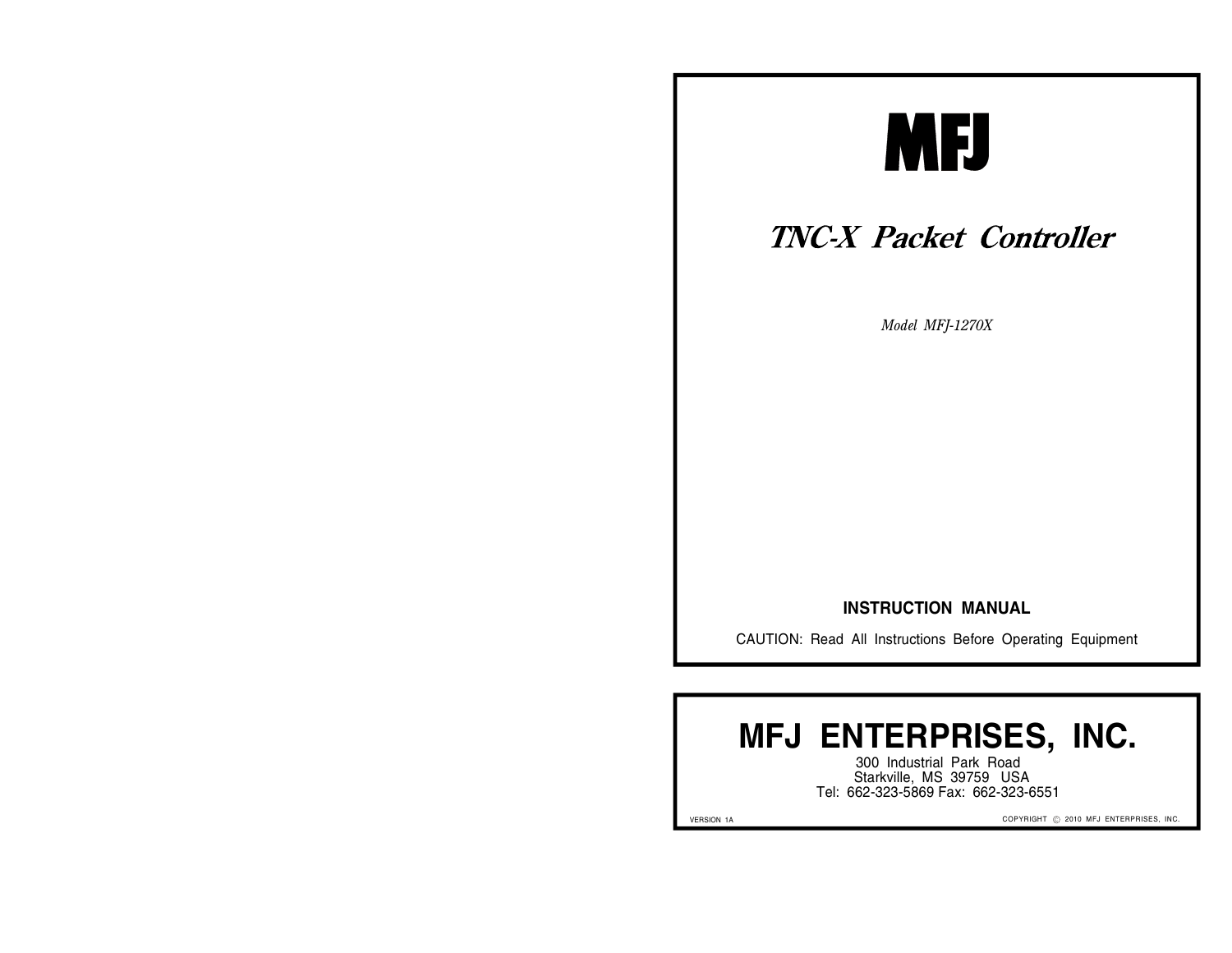## **DISCLAIMER**

Information in this manual is designed for **user purposes only** and is *not* intended to supersede information contained in customer regulations, technical manuals/documents, positional handbooks, or other official publications. The copy of this manual provided to the customer will *not* be updated to reflect current data.

Customers using this manual should report errors or omissions, recommendations for improvements, or other comments to MFJ Enterprises, 300 Industrial Park Road, Starkville, MS 39759. Phone: (662) 323-5869; FAX: (662) 323-6551. Business hours: M-F 8-4:30 CST.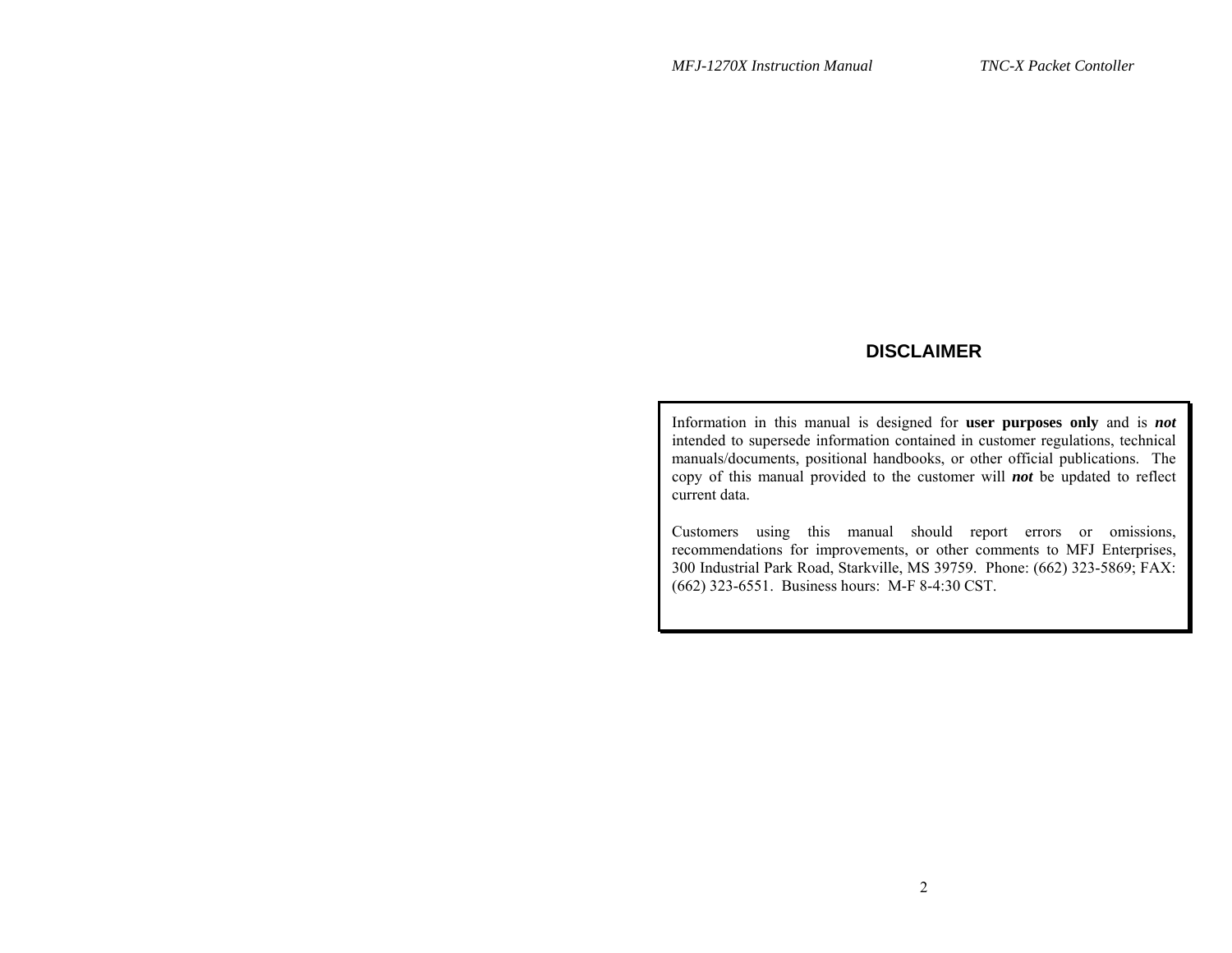## **MFJ-1270X TNC-X Packet Contoller**  For VHF Packet and APRS

### **Introduction**

Thank you for purchasing the MFJ-1270X TNC-X Packet Controller. The MFJ-1270X is a new Terminal Node Controller design based on the Chepponis/Karn KISS protocol. It is implemented using a Microchip PIC 16F628A microcontroller, a CML MX614 Bell 202 modem chip, an 8K Ramtron FRAM, a MAX232A level converter chip, and an op-amp which provides active audio filtering for the modem. From the beginning, this TNC was designed to be small, inexpensive, have low power consumption, and expandable.

The MFJ-1270X features an on-board USB port. The USB port was added because the design took into consideration that computers these days lack the old style RS-232 serial ports. There is also an 8-pin expansion header that allows the addition of "daughter boards". Power is provided to the daughter board through the expansion header. In addition, signals that would otherwise go to or from a host PC can be intercepted by the daughter board at the TTL level and processed. The I/O on the expansion header speaks "KISS" so that any daughter board only has to send and receive data packaged in KISS format to access the core module. This makes the development of daughter boards fairly simple and inexpensive. For example, daughter boards are now available that can turn the MFJ-1270X into either of two types of digipeaters, or into a stand alone APRS Tracker.

 In addition, the expansion header provides access to a second on-board serial port. The X-Track daughter board, for example, uses this port to receive data from a GPS receiver. The data is then processed and formed into packets and an APRS beacon is sent. Even without daughter boards the MFJ-1270X works as a fully functional stand alone KISS mode TNC.

The idea behind the expansion options was to provide a platform that would allow additional functionality to be added to the unit with the investment of very little design time and very few parts.

## **Power Requirements**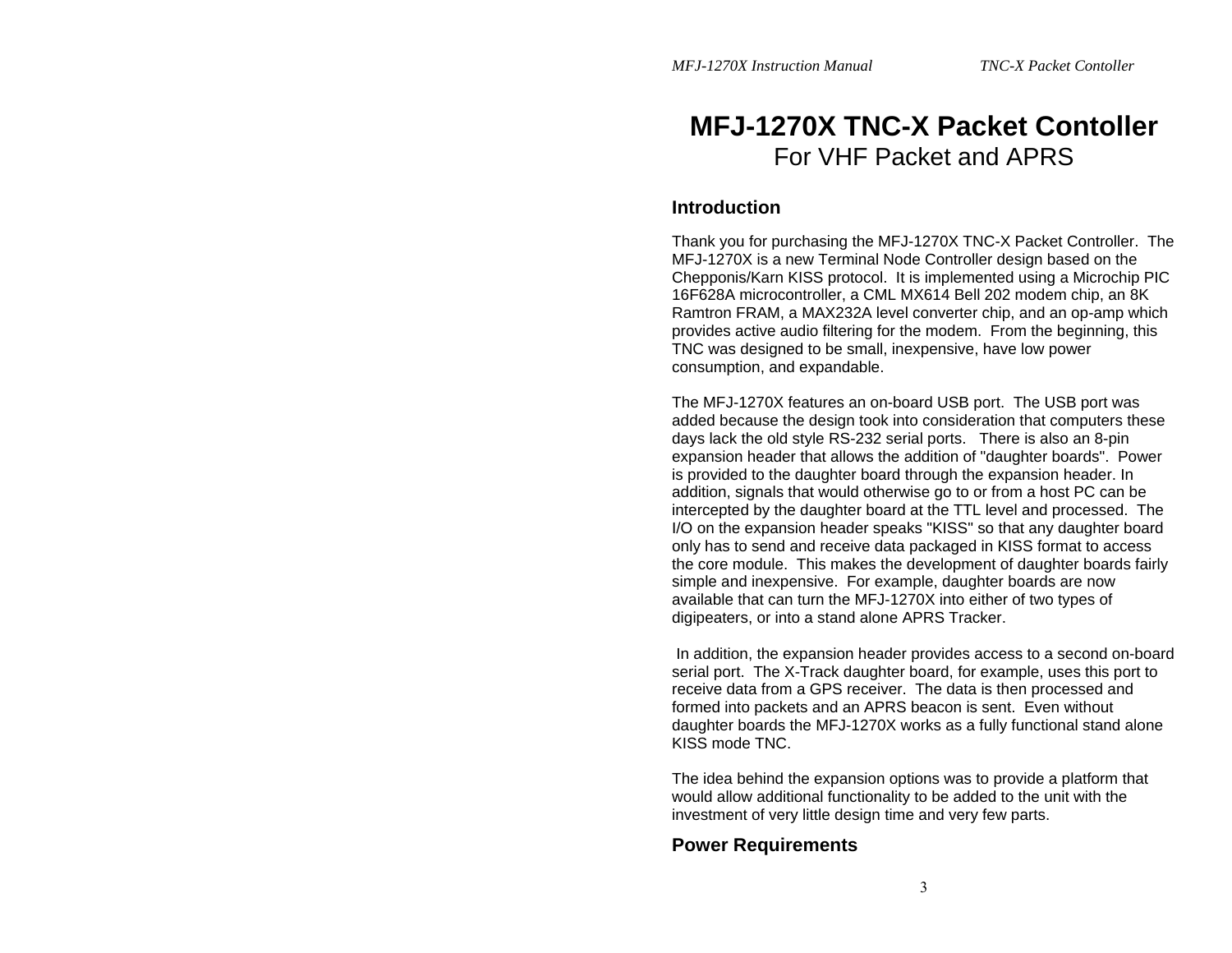#### **IMPORTANT: DO NOT PLUG IN THE 8-15 VDC POWER SUPPLY AND THE 9-VOLT BATTERY AT THE SAME TIME**

The power requirements of the MFJ-1270X are very minimal due to the low power consumption of the design. Using an 8-15 volt DC power supply capable of 200-300 mA is well within the consumption specifications. There is also a 9-volt battery snap provided for a 9-volt battery. This makes the TNC more portable for campers and backpackers.

#### **IMPORTANT: DO NOT PLUG IN THE 8-15 VDC POWER SUPPLY AND THE 9-VOLT BATTERY AT THE SAME TIME**

## **Terminal Speed**

The MFJ-1270X supports only 4 terminal speeds. Jumpers JP1 and JP2 determine the speed strictly for the link between the TNC and the computer. The following settings are allowed:

| JP1           | JP2   | <b>Port Speed (Baud rate)</b> |
|---------------|-------|-------------------------------|
| OnOn          | 1200  | (Default Speed)               |
| On            | ∩ff   | 4800                          |
| OffOn         | 9600  |                               |
| <b>OffOff</b> | 19200 |                               |

Note that the terminal speed setting does not affect the speed to transmit data. The out-going or transmit speed is always 1200 baud. Note also that if you set this baud rate faster than 1200 baud, it is possible for data to be fed into the modem faster than it can transmit it over the air. This may eventually result in the transmit buffer filling up.

## **Setup If You Are Using USB**

If you have elected to use the USB port to provide data communications to your PC, you should begin by acquiring and installing the drivers for the PC and operating system that you are using. The driver you need is a Virtual Com Port (VCP) driver. It will make the TNC appear as an additional com port on your computer so that you can use any packet radio software that supports a KISS TNC connected to a standard serial port.

If you use the USB port, do not supply any power to the TNC through the power jack.. The USB buss can supply the rather limited power requirements for the TNC. If you are using the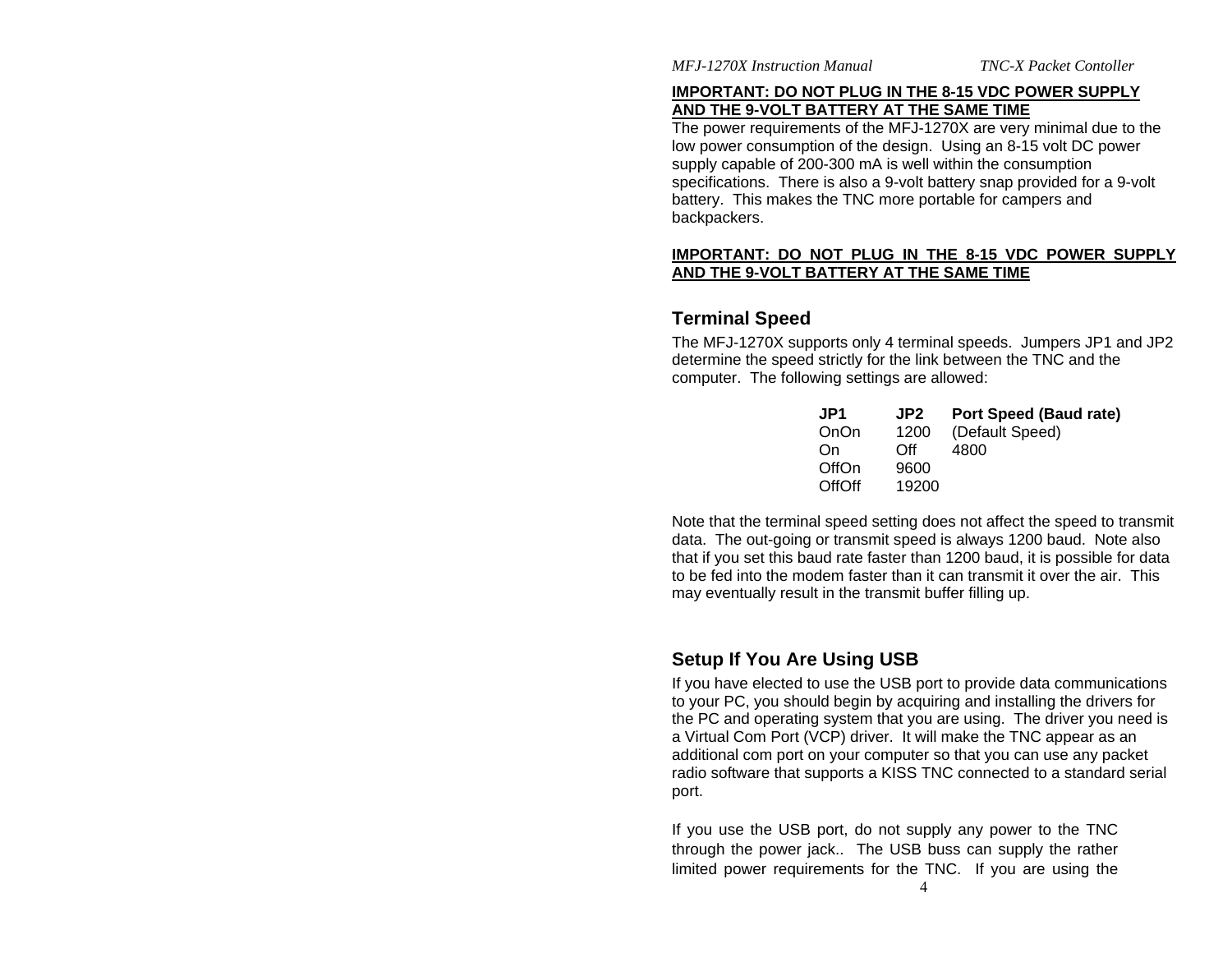USB option, set the board jumpers as follows:

- **JP3** On the left two pins (toward C24).
- **JP4** Connect the center pin to the pin that is closest to the center of the board.
- **JP5** Jumper pins 1 and 2 (the end closest to Q1) and pins 3 and 4, unless you are using a daughter board.

## **Setup If You Are Using the TNC's Serial Port**

If you plan to connect the TNC to a standard computer serial port, set up the jumpers as follows:

- **JP3** On the right two pins (toward U5)
- **JP4** Connect the center pin to the pin closest to C22.
- **JP5** Jumper pins 1 and 2 (the end closest to Q1) and pins 3 and 4

unless you are using a daughter board.

If you are using the on-board serial port, you must supply power to the TNC. This can be done in one of two ways. There is a coaxial power jack on the board that can be used to receive anything from 8 to 15 volts DC. Alternatively you can connect a 9-volt battery to the location marked BAT.



## **Aux 232**

An auxiliary serial port using a MAX232 level converter. Main purpose is for GPS input for the X-Track daughter board.

## **Serial Port**

A standard DB 9-pin RS-232C serial port.

## **USB Port**

A standard USB port for computers that lack the old style RS-232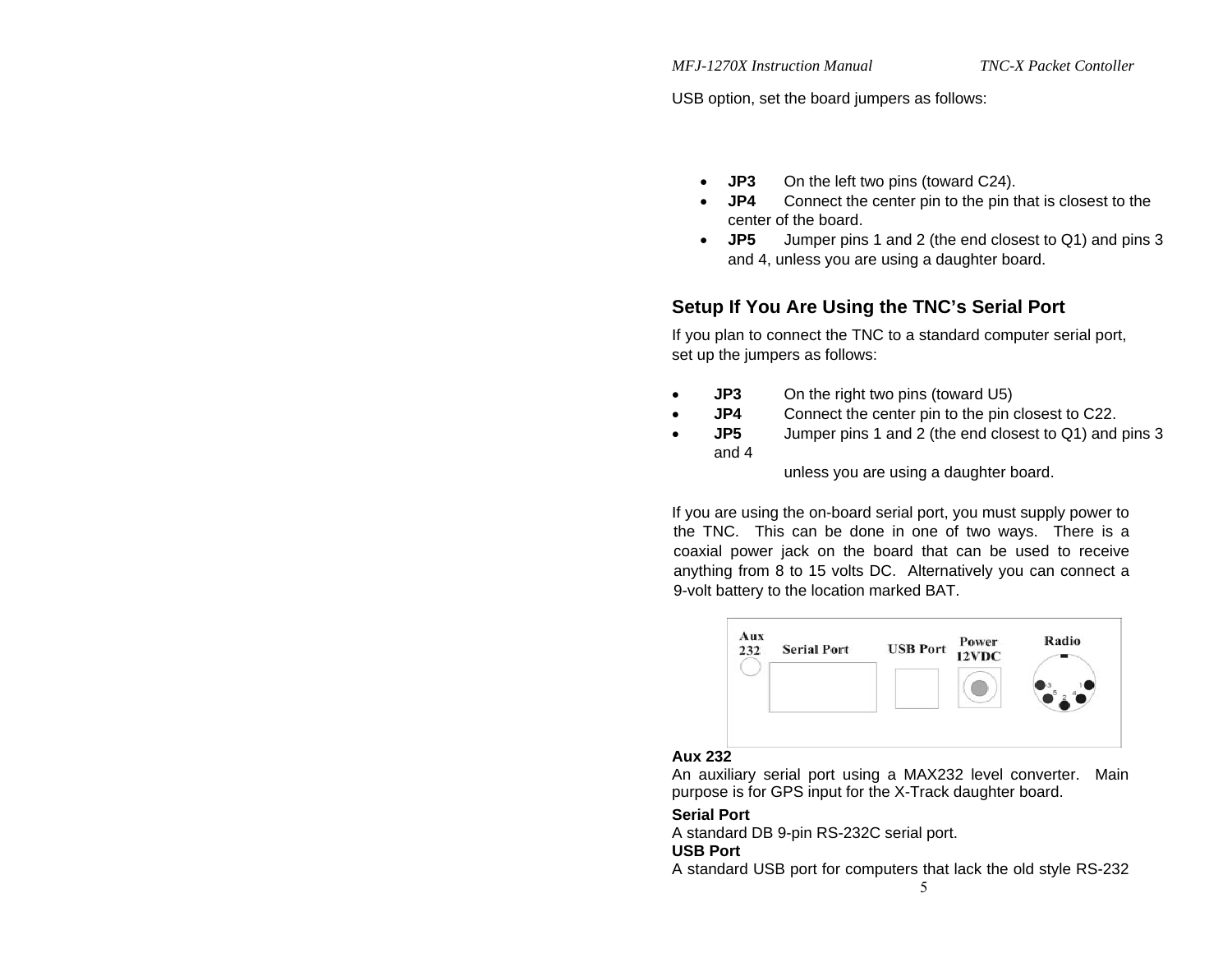serial ports.

#### **Power 12VDC**

A coaxial power jack for main power input. Center pin is positive and sleeve is negative.

#### **RADIO**

A 5-pin DIN connector used to interface the radio to the TNC.



**POWER**: Indicates the MFJ-1270X has power supply voltage supplied.

**RECEIVE DCD**: Indicates the MFJ-1270X is receiving a data packet signal from the radio.

**TRANSMIT PTT**: Indicates that the MFJ-1270X is transmitting data signal from the radio.

#### **Radio Setup**

The radio connections are made via a 5-pin DIN chassis mounted connector. The connector is shown below:



**Back View of Connector** 

## **Radio Port Connections**

These are the radio port pins and their respective functions. Match the proper pin and its function to the same pin and function on your radio.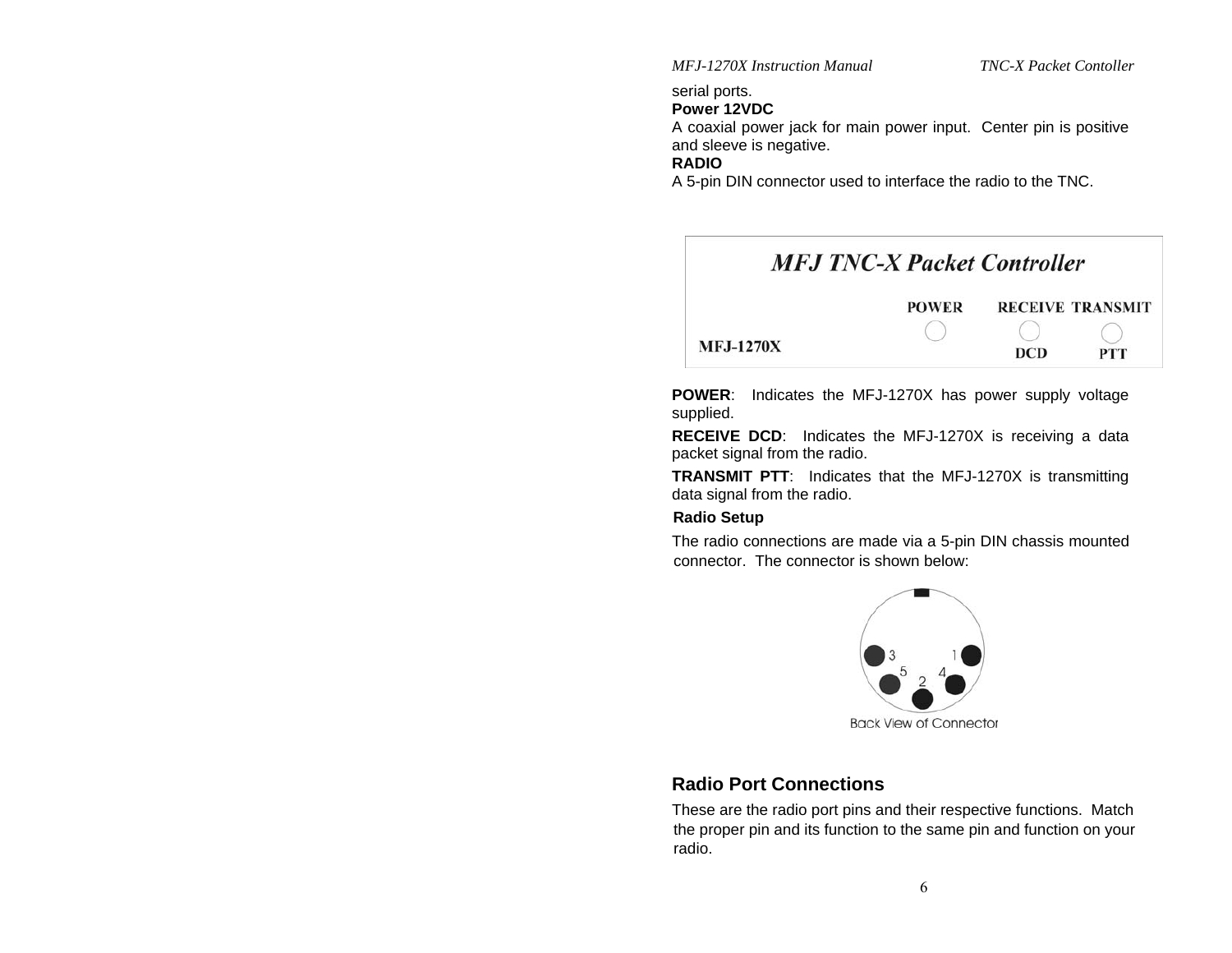Pin 1

**Microphone Audio**: Supplies audio from the TNC to your radio. Pin 2

**Ground**: Common connection for audio and PTT common.

Pin 3

**Push-to-Talk:** Allows the TNC to key your transmitter to transmit. Pin 4

**Receive Audio**: Supplies audio from the radio to the TNC. Pin 5 No Connection

## **Troubleshooting**

The MFJ-1270X is designed to give years of service. However, as with all things sometimes problems do come up and need to be taken care of. Here are a few troubleshooting tips in the event that something does go wrong.

## **Voltage Supply**

If the supply voltage is suspect this must be corrected first. The first thing to do is to check the main voltage supply to the TNC. Do this using a DC voltmeter capable of measuring +5 volts DC. The main supply voltage to the TNC must be at least 7 to 8 volts DC. The TNC uses a 78L05 voltage regulator. The voltage regulator needs to see a voltage at least 2 volts greater than the regulation voltage. If the main supply voltage is not 2 volts greater than +5 volts, then the regulator will not work, thus not having a +5 volt DC output. To check this, do the following:

- 1. Set your voltmeter to read +5 volts DC.
- 2. Remove the main supply from the TNC. Check the voltage at the connector that plugs into the TNC. The voltmeter should indicate +5 +/- .5 volts DC. If the reading is lower, then check the main power source. If the reading is good, then move on to step #3.
- 3. With the main power still removed from the TNC, carefully remove all IC chips from the TNC.
- 4. Reconnect the main power source into the TNC and re-check the +5 volts DC.
- 5. If you are using the computer's USB port to supply voltage to the TNC, measure the voltage between ground and the right pin on JP4 or the right pin if you use power jack. It should be approximately +5 volts DC. If not, then we strongly recommend returning the TNC for service. If the voltage is good, then move on to the next section,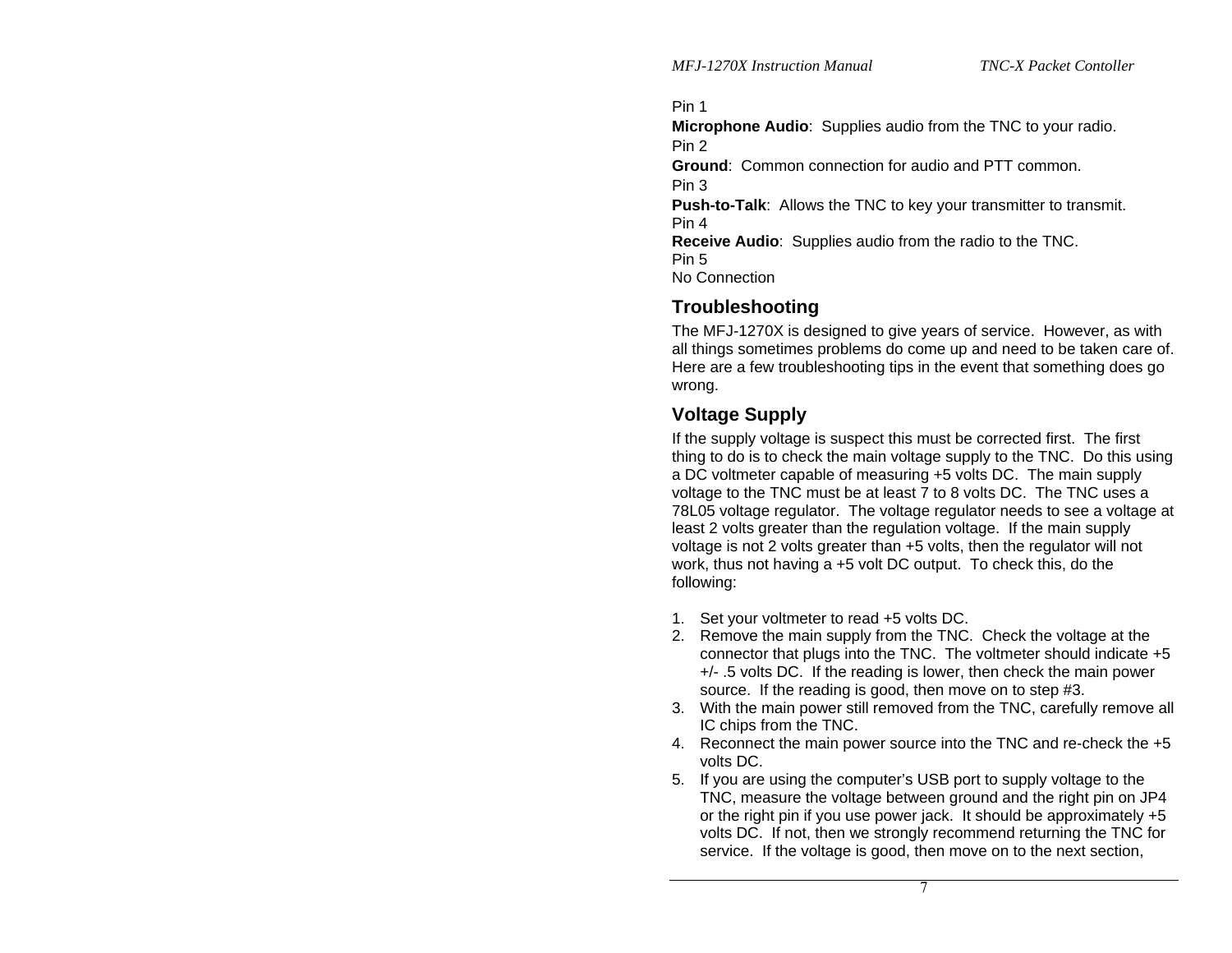## **Testing for Defective IC Chips**

If you are reading this section, it means that you have determined that your TNC has a defective IC chip. The procedure for checking for a defective IC is not complicated, but you should follow the procedure carefully. If you do not follow the procedure carefully you can and probably will damage an otherwise good IC and/or the TNC…so please be very careful.

- 1. Remove power from the TNC, either by removing the main supply at the power jack or the USB port cable.
- 2. Carefully remove all IC chips from the TNC. Make note as to the orientation of each IC in their respective IC sockets and which sockets the ICs came out of. Be careful not to bend any of the pins of the ICs. **IMPORTANT!!**
- 3. Carefully re-insert one IC at a time into its respective socket and recheck the +5 volts DC. If any IC causes the +5 volts DC to drop, then the IC that causes the voltage drop is your defective part. Be sure to check all IC chips, because you could have more than one defective part. Call the MFJ Service Dept. for a replacement part.

## **Testing Receive**

Hook up a receiver audio source to the receive pins on the board (or the mono jack if you are using the enclosure). Make sure audio goes to the positive pin. Make sure the squelch is left open. When a data packet is received, you should see the yellow LED light briefly and go out. Even when no data is being received it is normal for the yellow LED to flicker. However, it should come solidly on when a packet is received. Assuming that this checks out, run a serial program of some kind on your PC, set the baud rate to whatever baud rate you specified with JP1 and JP2. Confirm that you are receiving data (note, this will be raw KISS frames so much of it may look like garbage, but you should see some recognizable data). Note that if you are using the USB option, you must the USB drivers loaded on your computer.

If you do not see the yellow light come on, first confirm that audio is getting to the TNC (a scope or a small headphone may be useful for this). If it is, verify that audio is coming out of Pin 6 of U4. Assuming this is working, if you have a scope or frequency counter, measure the frequency on Pin 1 of U1. It should read about 3.57 MHz. While you are at it, check Pin 16 of U3. It should read about 20 MHz. If at any point you don't get the measurement you expect, carefully check the solder joints in that part of the board. If the yellow light comes on but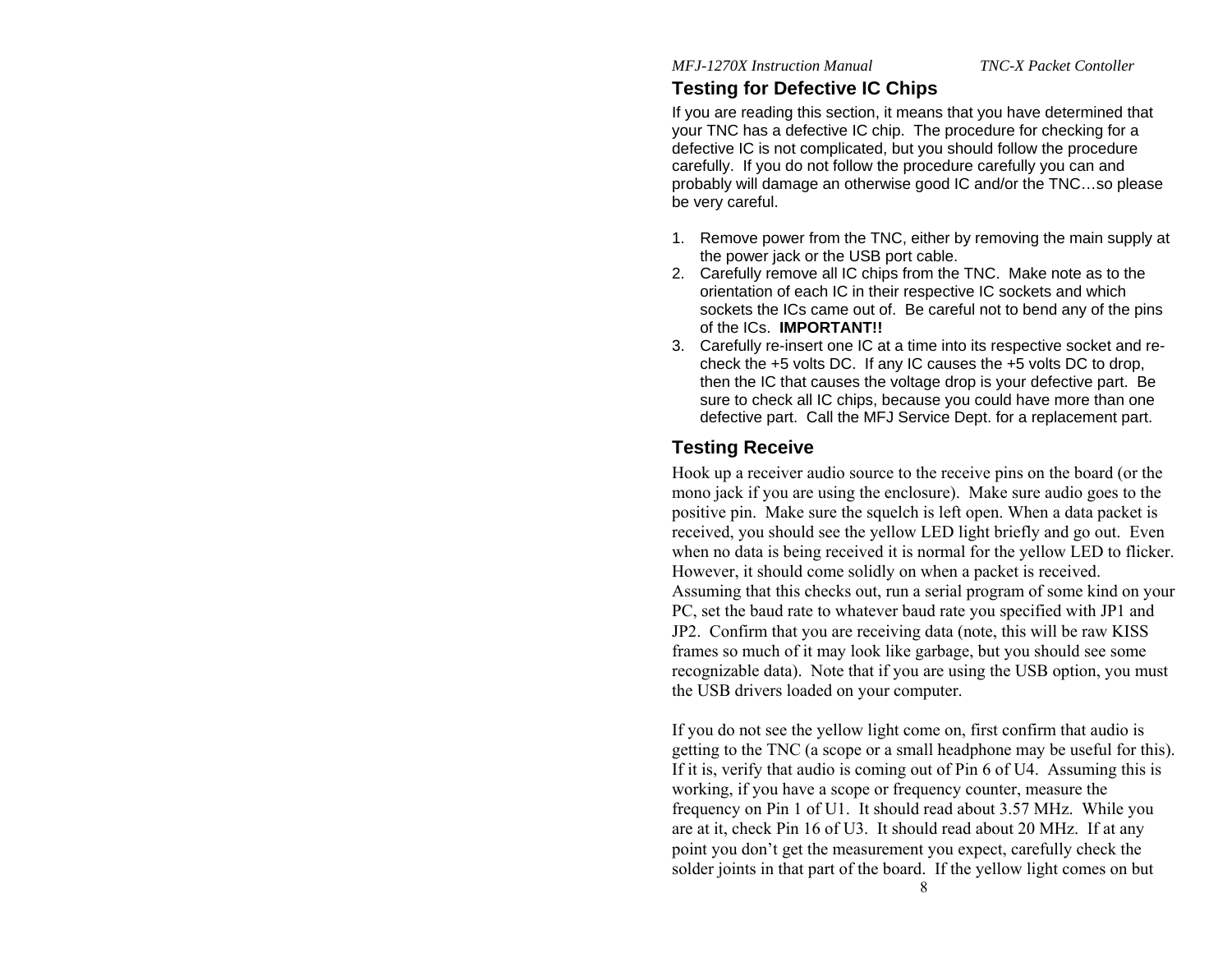you see no data on your PC, start at Pin 8 of U3 and trace the data signal to header Pin 1, to header Pin 2 and on to Pin 10 of U5. It should come out at Pin 7 of U5.

Next check out the transmit chain. The TXDelay is set by R13. Start by setting it at about halfway (which will correspond to a TXDelay of about 240 ms (or a setting of 25 on most TNC's). At this point you need to be running a program on your PC that supports KISS mode. The TNC-X webpage (www.tnc-x.com/documentation.htm) has a program called TXTest, which is a very simple program that can be used to test your transmit chain.

When you transmit a packet, you should see the red LED come on briefly. Hook the transmit audio and PTT up to a radio and try transmitting. R12 is used to adjust the transmit level. If you don't have a means of measuring the deviation precisely, monitor your signal on a receiver and slowly increase R12 until you hear no further increase in volume on the receiver. Then back it off a bit. Even if the TNC is not connected to a radio, you should see the red light come on when you transmit data via the TNC.

Many people use TNC-X for APRS applications. There are many good software programs available for this application (WinAPRS, UI-View for Windows, for example). For a general purpose TNC program that supports KISS, you might want to take a look at WinTNC. It has recently been revised so that it works under Windows XP, as well as older versions of Windows. If you want to use AGWPE, there is a link on the TNC-X webpage that contains detailed instructions.

If you have any problems with any of this, please contact MFJ Technical Services at the phone number in the warranty instructions.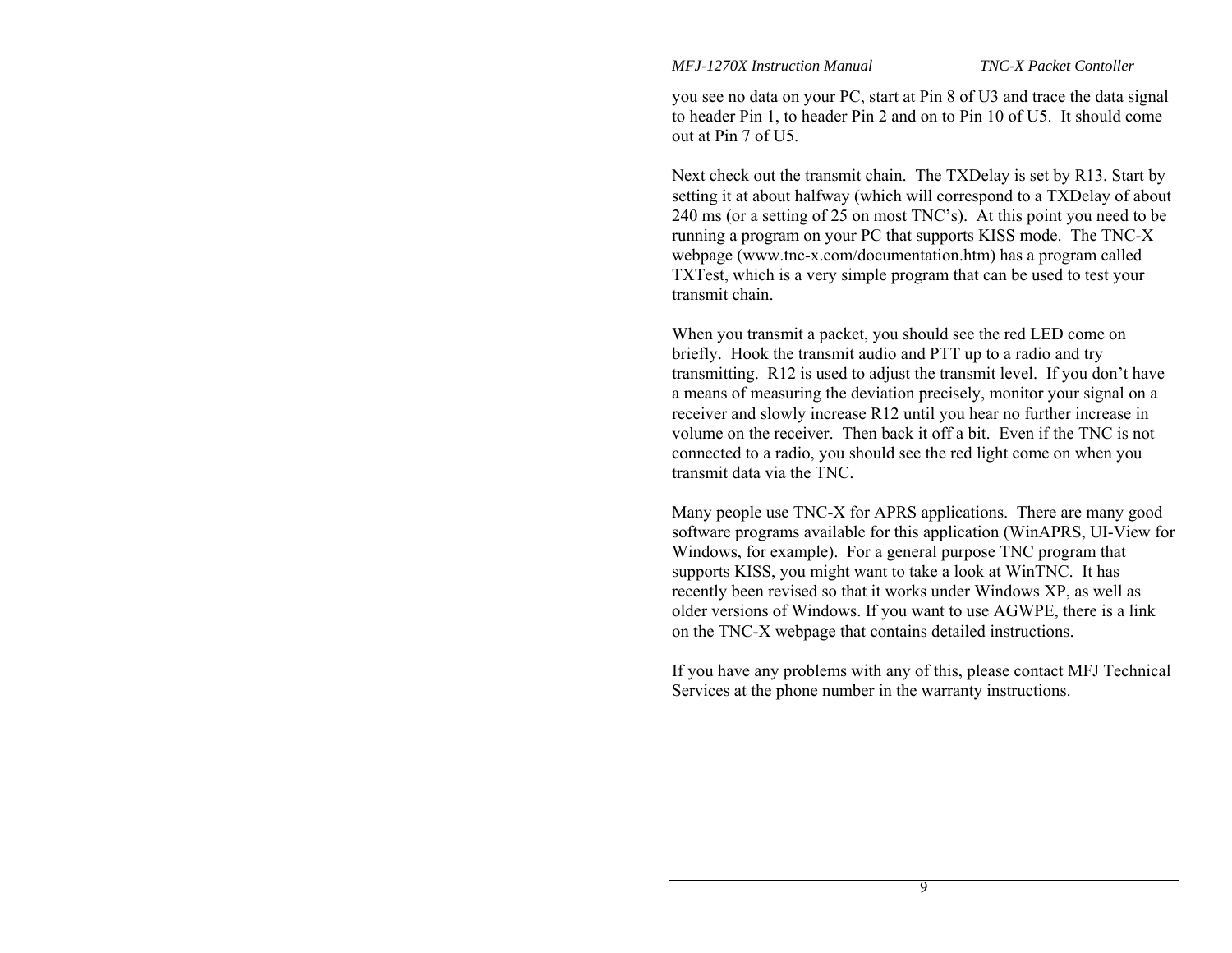

*Figure 1: MFJ-1270X Parts Layout* 

## **Technical Assistance**

If you have any problem with this unit first check the appropriate section of this manual. If the manual does not reference your problem or your problem is not solved by reading the manual you may call *MFJ Technical Service* at **662-323-0549** or the *MFJ Factory* at **662-323-5869**. You will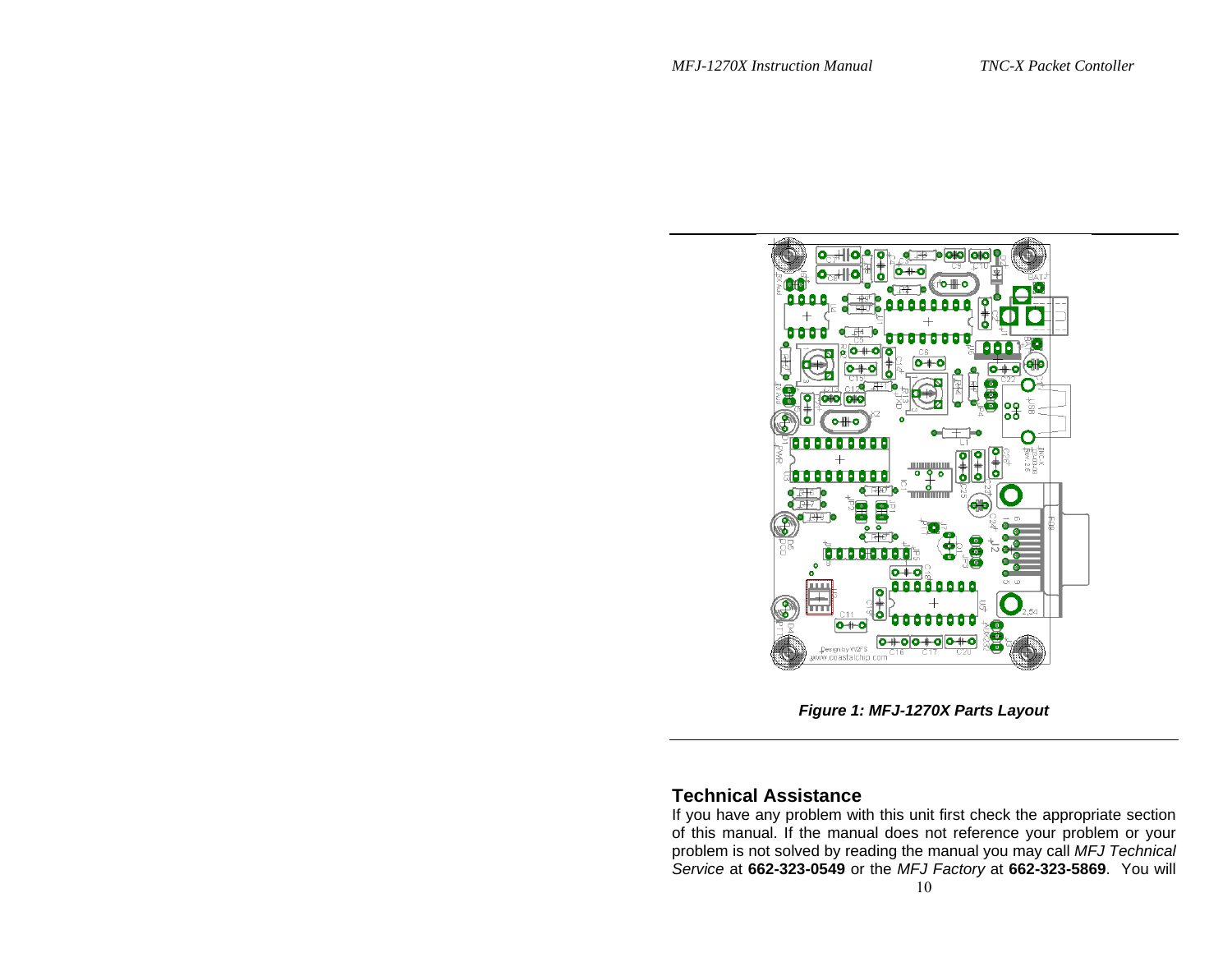be best helped if you have your unit, manual and all information on your station handy so you can answer any questions the technicians may ask.

You can also send questions by mail to MFJ Enterprises, Inc., 300 Industrial Park Road, Starkville, MS 39759; by Facsimile to 662-323-6551; or by email to techinfo@mfjenterprises.com. Send a complete description of your problem, an explanation of exactly how you are using your unit, and a complete description of your station.



*Figure 2: MFJ-1270X Schematic*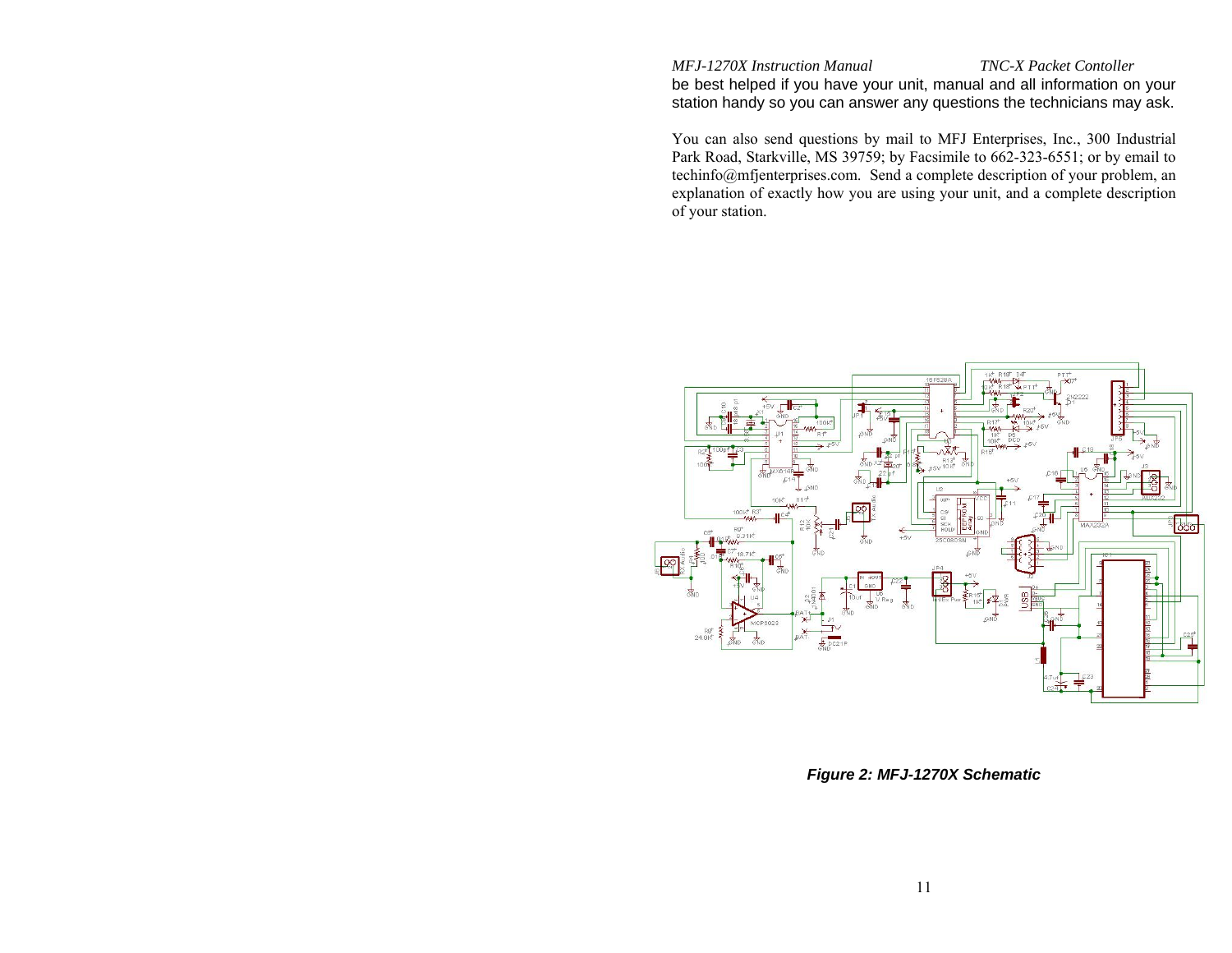#### **PARTS LIST FOR MFJ-1270X**

#### **CAPACITORS**

| PART NO.                                                                                                                                                                               | <b>DESCRITION</b>                          |
|----------------------------------------------------------------------------------------------------------------------------------------------------------------------------------------|--------------------------------------------|
| C <sub>1</sub>                                                                                                                                                                         | 10цF Electrolytic                          |
| C <sub>3</sub>                                                                                                                                                                         | 100 pf Disk Ceramic; (Marked 101J)         |
| C <sub>2</sub> , C <sub>4</sub> , C <sub>5</sub> , C <sub>6</sub> , C <sub>11</sub> ,<br>C <sub>14</sub> , C <sub>15</sub> , C <sub>16</sub> , C <sub>17</sub> ,<br>C18, C19, C20, C26 | .01 <sub>I</sub> F Multilayer              |
| C <sub>21</sub> , C <sub>22</sub> , C <sub>23</sub> , C <sub>25</sub>                                                                                                                  | .1цF Multilayer                            |
| C7, C8                                                                                                                                                                                 | .01цF Polypropylene (red/yellow-<br>block) |
| C9, C10                                                                                                                                                                                | 18pf Disk Ceramic (Marked 18J)             |
| C12, C13                                                                                                                                                                               | 22pf Disk Ceramic (Marked 22J)             |
| $\bigcirc$ 24                                                                                                                                                                          | 4.7 <sub>HF</sub> Electrolytic             |

**RESISTORS** (Note: There is no R5, R6 or R7)

| PART NO.                                            | <b>DESCRIPTION</b>                                  |
|-----------------------------------------------------|-----------------------------------------------------|
| $R1-R3$                                             | 100K Ohms (brown-black-yellow)                      |
| R8                                                  | 24.9K Ohms, 1% (red-yellow-white-red-brown)         |
| R9                                                  | 9.31K Ohms, 1% (white-orange-brown-brown-<br>brown) |
| R <sub>10</sub>                                     | 18.7K Ohms, 1% (brown-grey-purple-red-brown)        |
| R11, R14, R16,<br>R <sub>18</sub> , R <sub>20</sub> | 10H Ohms, (brown-black-orange)                      |
| R <sub>12</sub> , R <sub>13</sub>                   | 10K Ohms Horizontal Trimpot (Marked 103)            |
| R4, R15, R17, R19                                   | 1K Ohms (brown-black-red)                           |

#### **DIODES**

| PART NO.       | <b>DESCRIPTION</b> |
|----------------|--------------------|
| D <sub>1</sub> | Green LED          |
| D2.            | 1N4001             |
|                | Red LED            |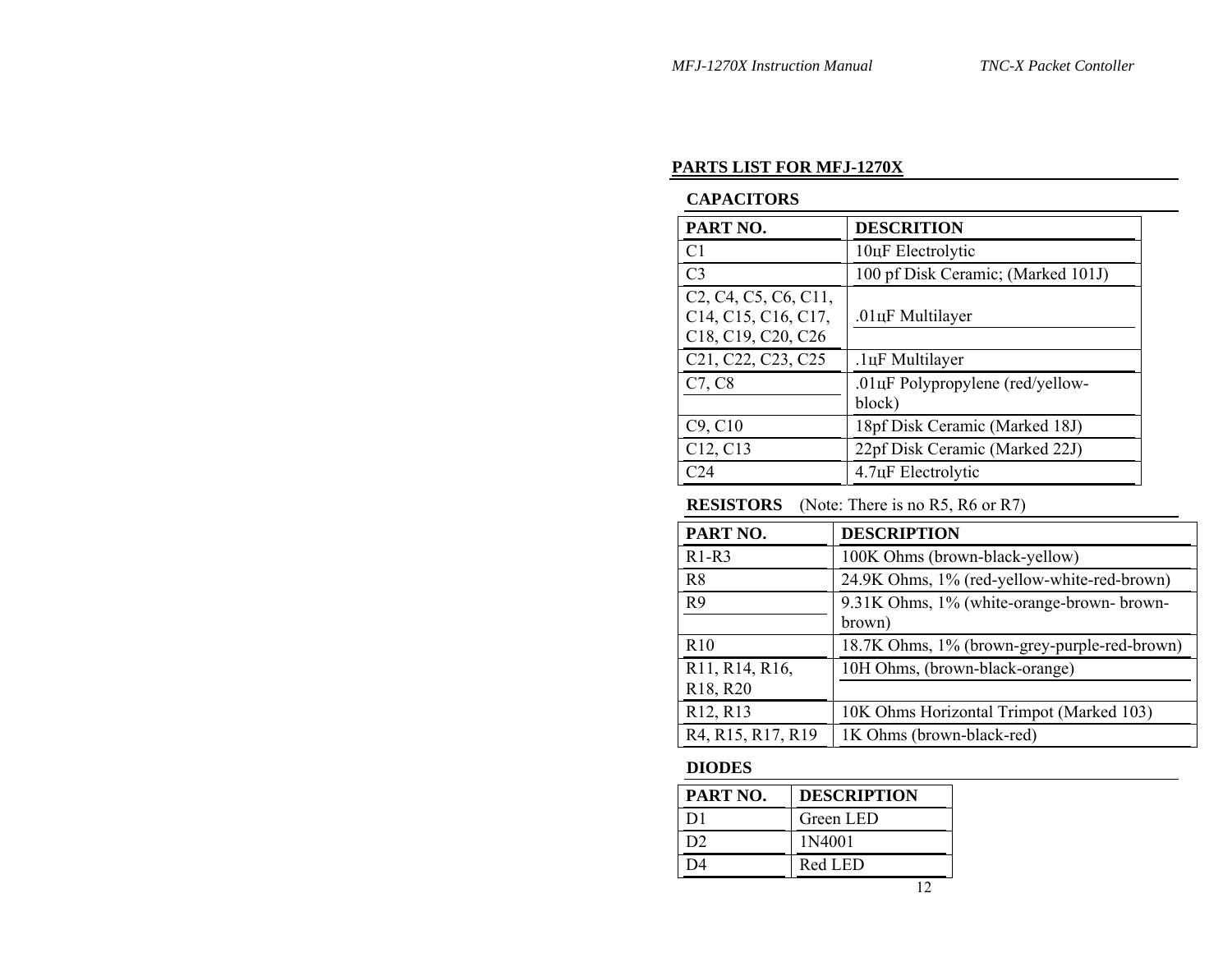*MFJ-1270X Instruction Manual* 

TNC-X Packet Contoller

D5 Yellow LED

#### **HEADERS and JUMPERS**

| PART NO.    | <b>DESCRIPTION</b> |
|-------------|--------------------|
| JP1, JP2    | 2-Pin Header       |
| $IP3$ $IP4$ | 3-Pin Header       |
| IP5         | 8-Pin Header       |

**6 Small jumpers for JP1-JP5** 

#### **OTHER COMPONENTS**

| PART NO.        | <b>DESCRIPTION</b>                               |
|-----------------|--------------------------------------------------|
| X1              | 3.57 MHz Crystal (maybe marked A035)             |
| X <sub>2</sub>  | 20 MHz. Crystal (maybe marked A200)              |
| Q <sub>1</sub>  | 2N2222 or equivalent                             |
| IC1             | FT232RL USB Interface Chip                       |
| U <sub>1</sub>  | CML 614 Modem Chip                               |
| U <sub>2</sub>  | FM25640 FRAM Memory Chip                         |
| U <sub>3</sub>  | PIC16F628A or PIC16F648A                         |
| U <sub>4</sub>  | MPC6023 Op Amp                                   |
| U <sub>5</sub>  | HIN232A                                          |
| U6              | 78L05 Voltage Regulator                          |
| F <sub>09</sub> | DB9 Female PC mount Connector                    |
| J1              | Coaxial Power Connector (Center Pin is Positive) |
| <b>USB</b>      | USB Female PC Mount Connector                    |
| L1              | Ferrite Bead                                     |
| Radio Port      | 5-Pin DIN Chassis Mount Connector                |
| AUX 232         | 2.5mm Stereo Chassis Mount Connector             |

**NOTE**: Use IC sockets for U1-U5.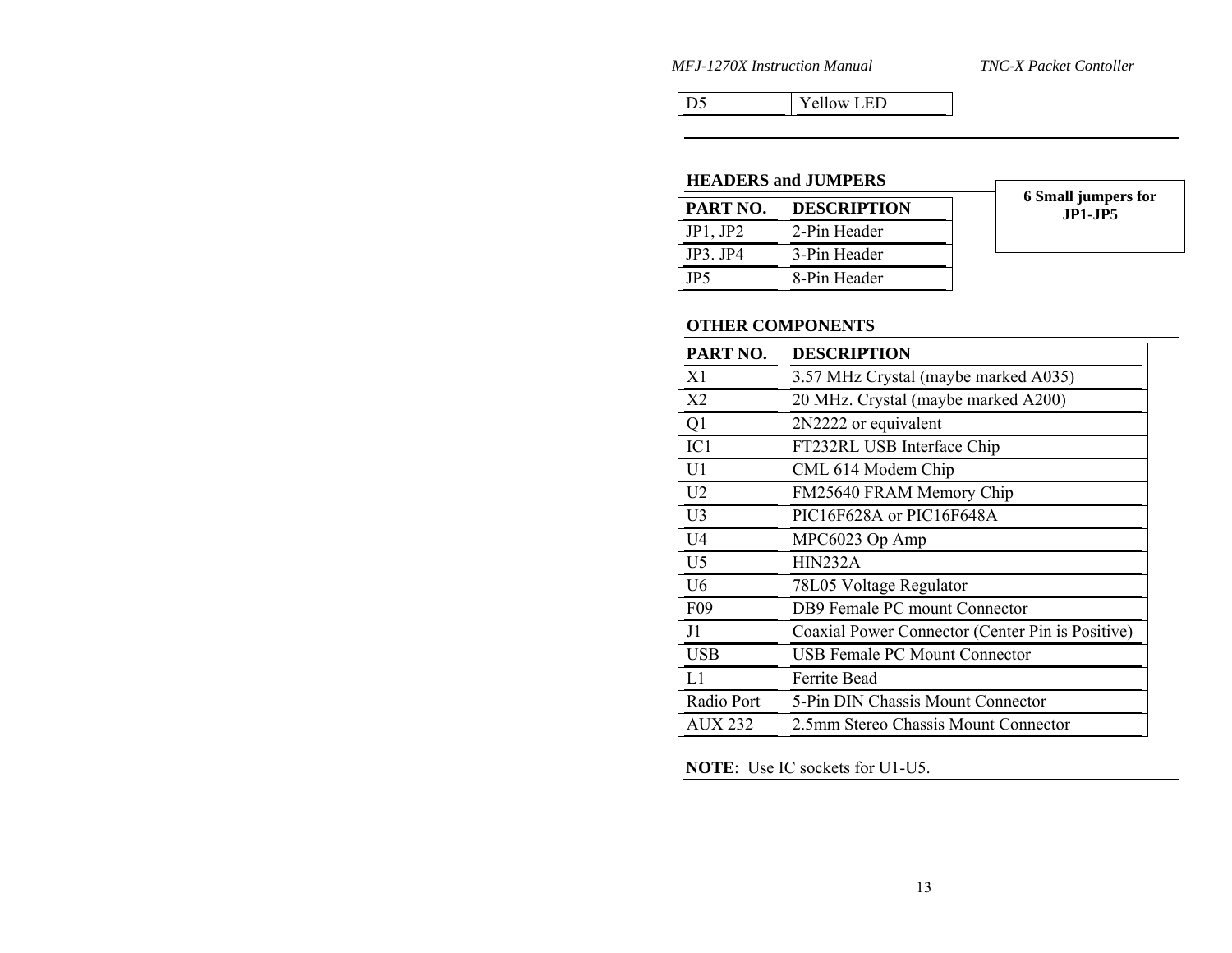## **LIMITED 12 MONTH WARRANTY**

MFJ Enterprises, Inc. warrants to the original owner of this product, if manufactured by MFJ Enterprises, Inc. and purchased from an authorized dealer or directly from MFJ Enterprises, Inc. to be free from

defects in material and workmanship for a period of 12 months from date of purchase provided the following terms of this warranty are satisfied.

**1.** The purchaser must retain the dated proof-of-purchase (bill of sale, canceled check, credit card or money order receipt, etc.) describing the product to establish the validity of the warranty claim and submit the original or machine reproduction of such proof of purchase to MFJ Enterprises, Inc. at the time of warranty service. MFJ Enterprises, Inc. shall have the discretion to deny warranty without dated proof-of-purchase. Any evidence of alteration, erasure, or forgery shall be cause to void any and all warranty terms immediately.

**2.** MFJ Enterprises, Inc. agrees to repair or replace at MFJ's option without charge to the original owner any defective product under warrantee provided the product is returned postage prepaid to

MFJ Enterprises, Inc. with a personal check, cashiers check, or money order for **\$10.00**  covering postage and handling.

**3.** This warranty is **NOT** void for owners who attempt to repair defective units. Technicalconsultation is available by calling the Service Department at 662-323-0549 or the MFJ Factory at 662-323-5869.

**4.** This warranty does not apply to kits sold by or manufactured by MFJ Enterprises, Inc. **5.** Wired and tested PC board products are covered by this warranty provided **only the wired and tested PC board product is returned.** Wired and tested PC boards installed in the owner's cabinet or connected to switches, jacks, or cables, etc. sent to MFJ Enterprises, Inc. will be

returned at the owner's expense unrepaired.

**6.** Under no circumstances is MFJ Enterprises, Inc. liable for consequential damages to person or

property by the use of any MFJ products.

**7. Out-of-Warranty Service:** MFJ Enterprises, Inc. will repair any out-of-warranty product provided the unit is shipped prepaid. All repaired units will be shipped COD to the owner. Repair charges will be added to the COD fee unless other arrangements are made.

**8.** This warranty is given in lieu of any other warranty expressed or implied.

**9.** MFJ Enterprises, Inc. reserves the right to make changes or improvements in design or manufacture without incurring any obligation to install such changes upon any of the products previously manufactured.

**10.** All MFJ products to be serviced in-warranty or out-of-warranty should be addressed to: **MFJ Enterprises, Inc.** 

#### **300 Industrial Park Road Starkville, Mississippi 39759 USA**

and must be accompanied by a letter describing the problem in detail along with a copy of your dated proof-of-purchase.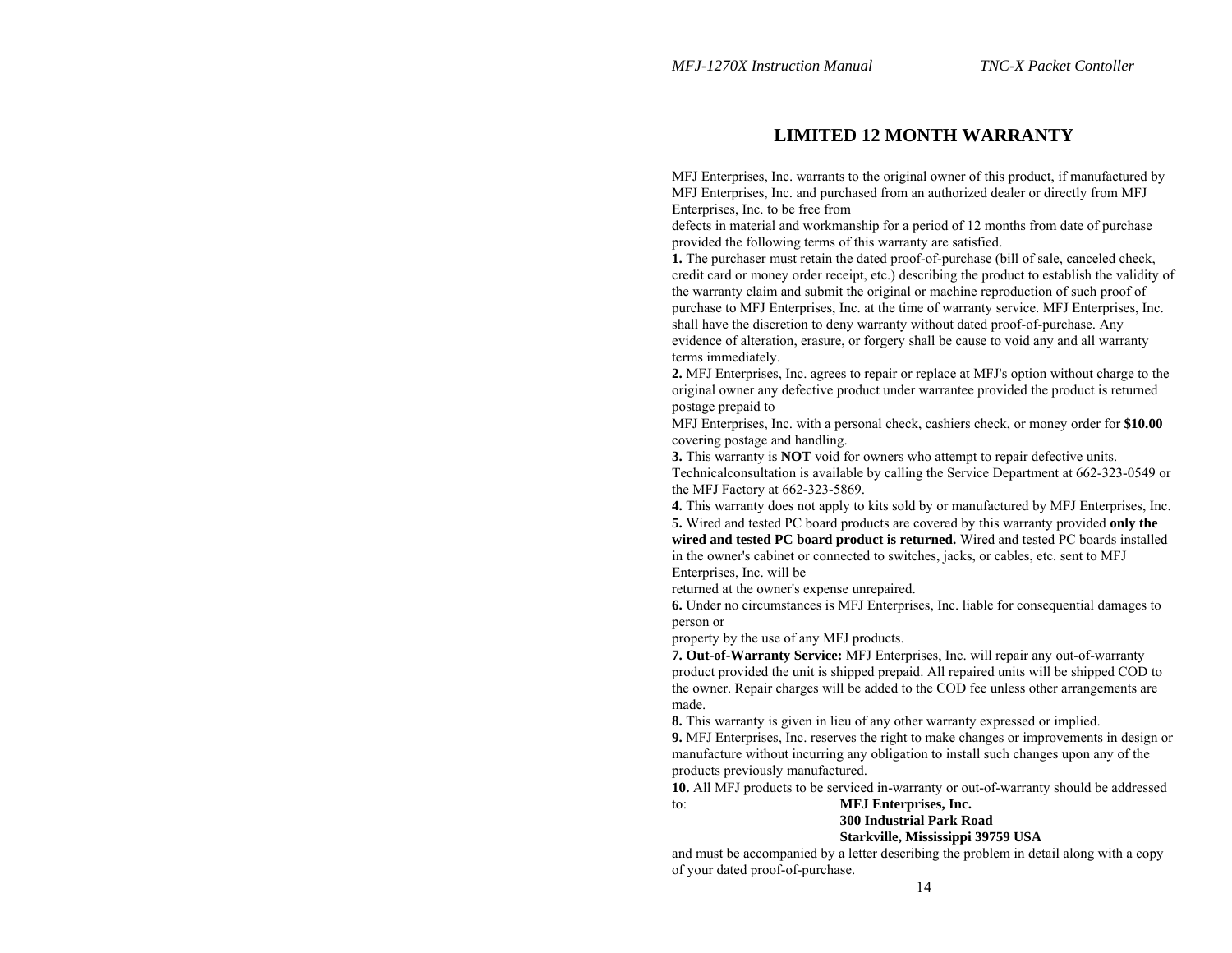*MFJ-1270X Instruction Manual* 

TNC-X Packet Contoller

**11.** This warranty gives you specific rights, and you may also have other rights which vary from state to state.